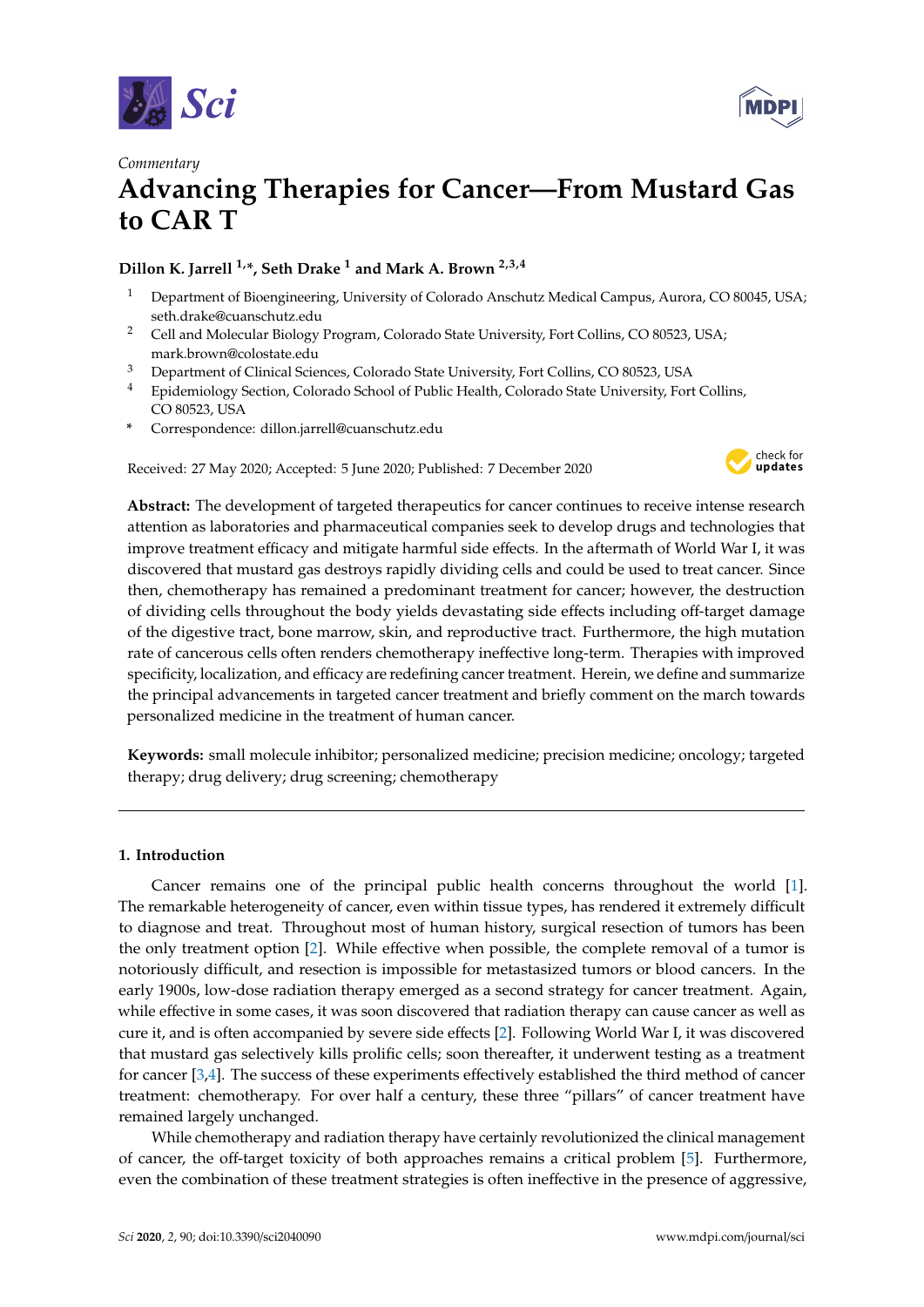metastatic, or rapidly mutating cancers. In the context of these clinical problems, two principal approaches to improving the specificity and efficacy of cancer treatments have emerged. First, advancing technologies for cancer imaging/mapping, surgical and radiation precision, or localized delivery of chemotherapeutic drugs are sharpening the three canonical pillars of cancer treatment delivery of chemotherapeutic drugs are sharpening the three canonical pillars of cancer treatment by improving specificity (reducing side-effects) and efficacy [\[6,](#page-2-5)[7\]](#page-2-6). Second, the identification of ey inspecific pathways and biochemical markers are enabling the development of targeted and cancer cell-specific pathways and biochemical markers are enabling the development of targeted and entiest can appear a partitivity and a sociolentical matrices are enabling the development of angeles and personalized therapeutics [\[8\]](#page-2-7). These include targeted small molecule enzyme inhibitors, antibody-based personalized alterapeutics <sub>[9]</sub>. These include ungetted simul increased end, the manufactory, antibody-based therapeutics, and personalized adoptive cell transfer (ACT), such as chimeric antigen receptor T-cell  $CAR$  T) therapy. Targeted therapy has again revolutionized cancer treatment and has become the fourth "pillar" in the clinic. Figure [1](#page-1-0) summarizes the current strategies for cancer treatment and  $\frac{1}{n}$ to and patient parameters in the cannot regard a cannot meet can consider the cannot with the illustrates the advancement of the field towards powerful, personalized, patient-specific therapeutics magnates are aarrangement of the field to marke powertally personalize that minimize harmful and dreaded side effects.

<span id="page-1-0"></span>

resection of solid tumors was the only possible treatment (**a**). Radiation therapy (**b**) can be very effective, but comes with severe side effects and, like resection, is limited to localized tumors. Chemotherapy, targeted therapies, and personalized medicine (**c–e**) are new, powerful drug-based strategies that aim to improve treatment efficacy and/or reduce patient side effects. **Figure 1.** Progress of the clinical management of cancer. Throughout most of human history, surgical

#### $s_{\rm c}$  that aim to improve that and or reduce patient side effects. **2. Discussion**

**2. Discussion**  The development and approval of Gleevec® (imatinib) in 1998, a small molecule drug that inhibits dawn of targeted therapeutics [\[9\]](#page-2-8). Small molecule enzyme inhibitors are attractive because of their specificity, ease of manufacture, predictability, and ease of administration  $[10,11]$  $[10,11]$ . Furthermore, small marked the dawn of targeted therapeutics [9]. Small molecule enzyme inhibitors are attractive molecule enzyme inhibitors can be used to target extracellular, cell-surface, and intracellular pathways, ence the trajent manufacture charge of manufacture, predictability, and manufacture, predictability, giving them a remarkable range of utility. Finally, as will be discussed below, libraries of small  $F_{\text{m}}$  and  $\alpha$  is the used to target enzyme in high molecule enzyme in high surface  $\alpha$  and  $\alpha$  is the used to target extracellular, cell-surface, and he used to target extracellular, cell-surface, and he used to ta molecule inhibitors can be rapidly screened in high-throughput arrays, making them promising in the<br>development of national energies treatment the cancer-specific BCR-ABL fusion protein in chronic myelogenous leukemias (CML), marked the development of patient-specific treatment.

The recent approval of ENHERTU<sup>®</sup> (trastuzumab deruxtecan) marked the success of another approach to targeted drug delivery; the therapeutic uses a human epidermal growth factor receptor-2 The recent approval of ENHERTU® (trastuzumab deruxtecan) marked the success of another (HER2)-directed antibody to deliver a topoisomerase I inhibitor (broad-spectrum chemotherapy drug)  $\frac{1}{2}$  and the targeted drug delivery; the therapeutic values of the therapeutic receptor-terms entering factors, specifically to HER2+ breast cancer cells [\[12](#page-3-0)[,13\]](#page-3-1). Rather than implementing an inhibitor specific to 2 (HER2)-directed antibody to deliver a topoisomerase I inhibitor (broad-spectrum chemotherapy cancer cells, this approach uses a cancer-specific, antibody-based delivery system for a broad-spectrum chemotherapy agent. Antibody targeting of other cancer-associated pathways, including immune  $t_{\rm cool}$  to calculate the cancer cells, this approach uses a cancer-specific, and  $t_{\rm cool}$  and  $t_{\rm cool}$  and  $t_{\rm cool}$  and  $t_{\rm cool}$  and  $t_{\rm cool}$  and  $t_{\rm cool}$  and  $t_{\rm cool}$  and  $t_{\rm cool}$  and  $t_{\rm cool}$  and  $t_{\rm cool}$  and  $t_{\rm cool}$  checkpoints, has shown great promise, and is being actively pursued in the field [\[14\]](#page-3-2).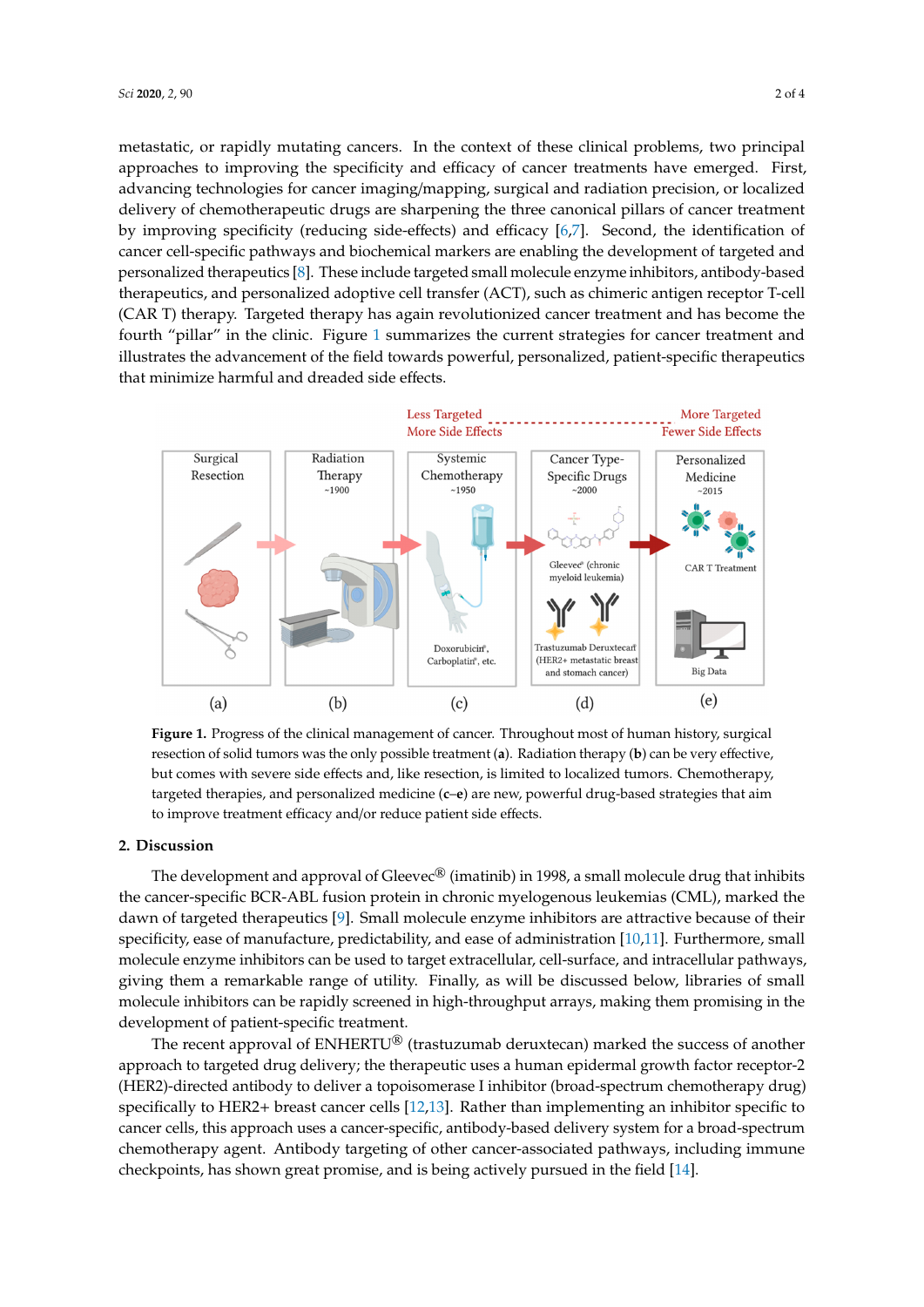Within the field of targeted therapeutics, CAR T has perhaps received the most attention in recent years. CAR T involves isolating a patient's circulating killer T cells, genetically engineering the cells to express a chimeric antigen receptor that recognizes a cancer-specific antigen, and then expanding the cells and infusing them back into the patient. This "living therapeutic" trains the patient's own immune system to recognize and kill cancer cells. Third generation CAR T therapy is particularly exciting because it bypasses the need for proper MHC antigen presentation within the cancer cells, which is often defective in cancer cells due to mutation [\[15\]](#page-3-3).

Notably, each of these three approaches to targeted therapy depend entirely on the identification of cancer-specific pathways and markers. Inhibiting the pathways or using the markers to selectively deliver cytotoxic drugs has been shown to be extremely effective, but identifying targets that are truly cancer-specific is difficult. Two approaches to this challenge in the development of targeted therapeutics are being pursued. First, as in the cases of Gleevec<sup>®</sup> and ENHERTU<sup>®</sup>, a pathway/marker that is present *predominantly* in the cancer cells of *most* patients with the specific cancer type was exploited for cancer treatment. Again, while effective, side effects are not eliminated and a significant proportion of patients do not respond. A second approach involves truly personalized medicine: using "Big Data" (the combination of patient genetics, epigenetics, transcriptomics, proteomics, RNA-seq, etc.), gene therapy, or high-throughput drug screening using patient-specific cancer biopsies, clinics can predict, develop, and prescribe "tailor-made" treatment regimens on an individual level [\[16–](#page-3-4)[21\]](#page-3-5). This type of personalized medicine needs fine-tuning and greater validation of efficacy before it will be profitable, but is exceedingly promising. Improved identification of cancer-specific pathways and markers, streamlined development of small molecule inhibitors, effective patient data analysis, and fast high-throughput screening methods will all prove to be valuable advancements in the march towards patient-specific cancer treatment.

**Author Contributions:** Research and writing by D.K.J., Figure development by S.D., Paper conception and advising by M.A.B. All authors have read and agreed to the published version of the manuscript.

**Funding:** This research received no external funding.

**Conflicts of Interest:** The authors declare no conflict of interest.

#### **References**

- <span id="page-2-0"></span>1. Siegel, R.L.; Miller, K.D.; Jemal, A. Cancer statistics, 2020. *CA Cancer J. Clin.* **2020**, *70*, 7–30. [\[CrossRef\]](http://dx.doi.org/10.3322/caac.21590)
- <span id="page-2-1"></span>2. Sudhakar, A. History of cancer, ancient and modern treatment methods. *J. Cancer Sci. Ther.* **2009**, *1*, 1–4. [\[CrossRef\]](http://dx.doi.org/10.4172/1948-5956.100000e2)
- <span id="page-2-2"></span>3. DeVita, V.T.; Chu, E. A history of cancer chemotherapy. *Cancer Res.* **2008**, *68*, 8643–8653. [\[CrossRef\]](http://dx.doi.org/10.1158/0008-5472.CAN-07-6611) [\[PubMed\]](http://www.ncbi.nlm.nih.gov/pubmed/18974103)
- <span id="page-2-3"></span>4. Smith, S.L. War! What is it good for? Mustard gas medicine. *Can. Med. Assoc. J.* **2017**, *189*, E321–E322. [\[CrossRef\]](http://dx.doi.org/10.1503/cmaj.161032) [\[PubMed\]](http://www.ncbi.nlm.nih.gov/pubmed/28246228)
- <span id="page-2-4"></span>5. Coates, A.; Abraham, S.; Kaye, S.; Sowerbutts, T.; Frewin, C.; Fox, R.; Tattersall, M. On the receiving end—Patient perception of the side-effects of cancer chemotherapy. *Eur. J. Cancer Clin. Oncol.* **1983**, *19*, 203–208. [\[CrossRef\]](http://dx.doi.org/10.1016/0277-5379(83)90418-2)
- <span id="page-2-5"></span>6. Friedman, A.A.; Letai, A.; Fisher, D.E.; Flaherty, K.T. Precision medicine for cancer with next-generation functional diagnostics. *Nat. Rev. Cancer* **2015**, *15*, 747–756. [\[CrossRef\]](http://dx.doi.org/10.1038/nrc4015) [\[PubMed\]](http://www.ncbi.nlm.nih.gov/pubmed/26536825)
- <span id="page-2-6"></span>7. Pérez-Herrero, E.; Fernandez-Medarde, A. Advanced targeted therapies in cancer: Drug nanocarriers, the future of chemotherapy. *Eur. J. Pharm. Biopharm.* **2015**, *93*, 52–79. [\[CrossRef\]](http://dx.doi.org/10.1016/j.ejpb.2015.03.018) [\[PubMed\]](http://www.ncbi.nlm.nih.gov/pubmed/25813885)
- <span id="page-2-7"></span>8. Lee, Y.T.; Tan, Y.J.; Oon, C.E. Molecular targeted therapy: Treating cancer with specificity. *Eur. J. Pharmacol.* **2018**, *834*, 188–196. [\[CrossRef\]](http://dx.doi.org/10.1016/j.ejphar.2018.07.034) [\[PubMed\]](http://www.ncbi.nlm.nih.gov/pubmed/30031797)
- <span id="page-2-8"></span>9. Hernández-Boluda, J.C.; Cervantes, F. Imatinib mesylate (Gleevec, Glivec): A new therapy for chronic myeloid leukemia and other malignancies. *Drugs Today* **2002**, *38*, 601. [\[CrossRef\]](http://dx.doi.org/10.1358/dot.2002.38.9.696536)
- <span id="page-2-9"></span>10. Chen, S.; Song, Z.; Zhang, A. Small-molecule immuno-oncology therapy: Advances, challenges and new directions. *Curr. Top. Med. Chem.* **2019**, *19*, 180–185. [\[CrossRef\]](http://dx.doi.org/10.2174/1568026619666190308131805)
- <span id="page-2-10"></span>11. Imai, K.; Takaoka, A. Comparing antibody and small-molecule therapies for cancer. *Nat. Rev. Cancer* **2006**, *6*, 714–727. [\[CrossRef\]](http://dx.doi.org/10.1038/nrc1913) [\[PubMed\]](http://www.ncbi.nlm.nih.gov/pubmed/16929325)